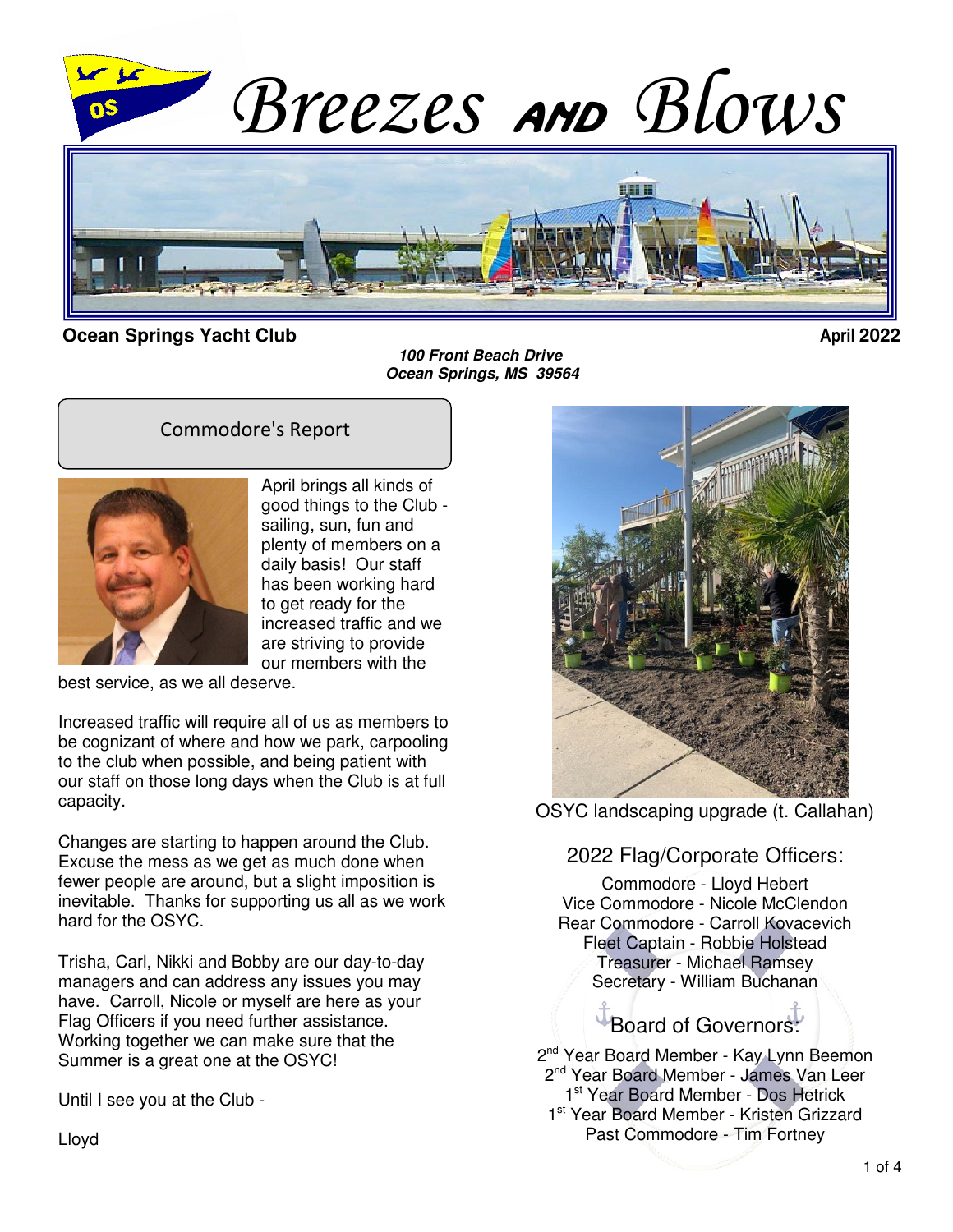

*Ocean Springs Yacht Club ~* **https://www.osyc.com** **P.O. Box 821, Ocean Springs MS 39566 (228) 875-1915** 

# From the Rear Commodore, Carroll Kovacevich



Finally two of the Big Three have arrived - Daylight Savings Time and Spring!! Hopefully we can all enjoy pleasant weather until the third jewel of the Triple Crown makes an entrance...........Summer!! Sweet Summertime Summertime!!

As more members start using the Club and

activities increase, our OSYC staff will be working as hard, as fast, and as effectively as they can to make your family's and guest's visits fun and enjoyable. PLEASE be patient and considerate to them.

You may have noticed the new spruced up landscaping in front of the Club. That undertaking was accomplished under the guidance of our Past Commodores Joe Pocreva, Tim Fortney, and their crew Tricia Aultman (the real leader of the crew), Bob Pocreva, Debbie Hanley, Peter Hanley, Randy Yoran, Dee Boudreaux, Ora Leonberger, Izzi Kajawa, Dos Hetrick and Luke, a member of our operations staff. If I forgot anyone or misspelled anyone's name my apologies. Well done troops!!

Also the Club's flagpole light and outlets are now operational with a dusk to dawn function. The swimming pool light now has a dusk to dawn function as well. Those projects were completed with the skills and expertise of OSYC member Keith Fullilove. The improvements enhance the appearance of the club tremendously. Thank you Keith!! Your efforts are greatly appreciated!!

For our downstairs convenience Past Commodore Tim Fortney and OSYC Assistant Manager Carl have installed a 70 inch television over the downstairs bar. Check it out!

I'll leave you with this thought.........

As my granddaughter Declan says "In a world where you can be anything ......................BE KIND!!!!"

Carroll

 $\overline{1}$ 

# From the Fleet Captain, Robbie Holstead FleetCaptain@OSYC.com



Greetings from your Fleet Captain -

Spring is here and our  $1<sup>st</sup>$ Regatta is right around the corner, Hobie Mid Winters an April Fools Regatta, April 8, 9, & 10. Racing is on Biloxi Bay so event can be viewed from

the club's deck so come out and enjoy the view. If you would like to volunteer we are always in need of help so let me know and we will find a place for your help.

Summer sailing season is here and we will have a new online registration for club boat use at the OSYC.com website. This will simplify the process for both members and support staff responsible for check out/in for the boats. Keep a lookout for the forthcoming email from the club's office.

Short report this month, but I look forward to seeing all at the club or on the water!!

Robbie Holstead OSYC Fleet Captain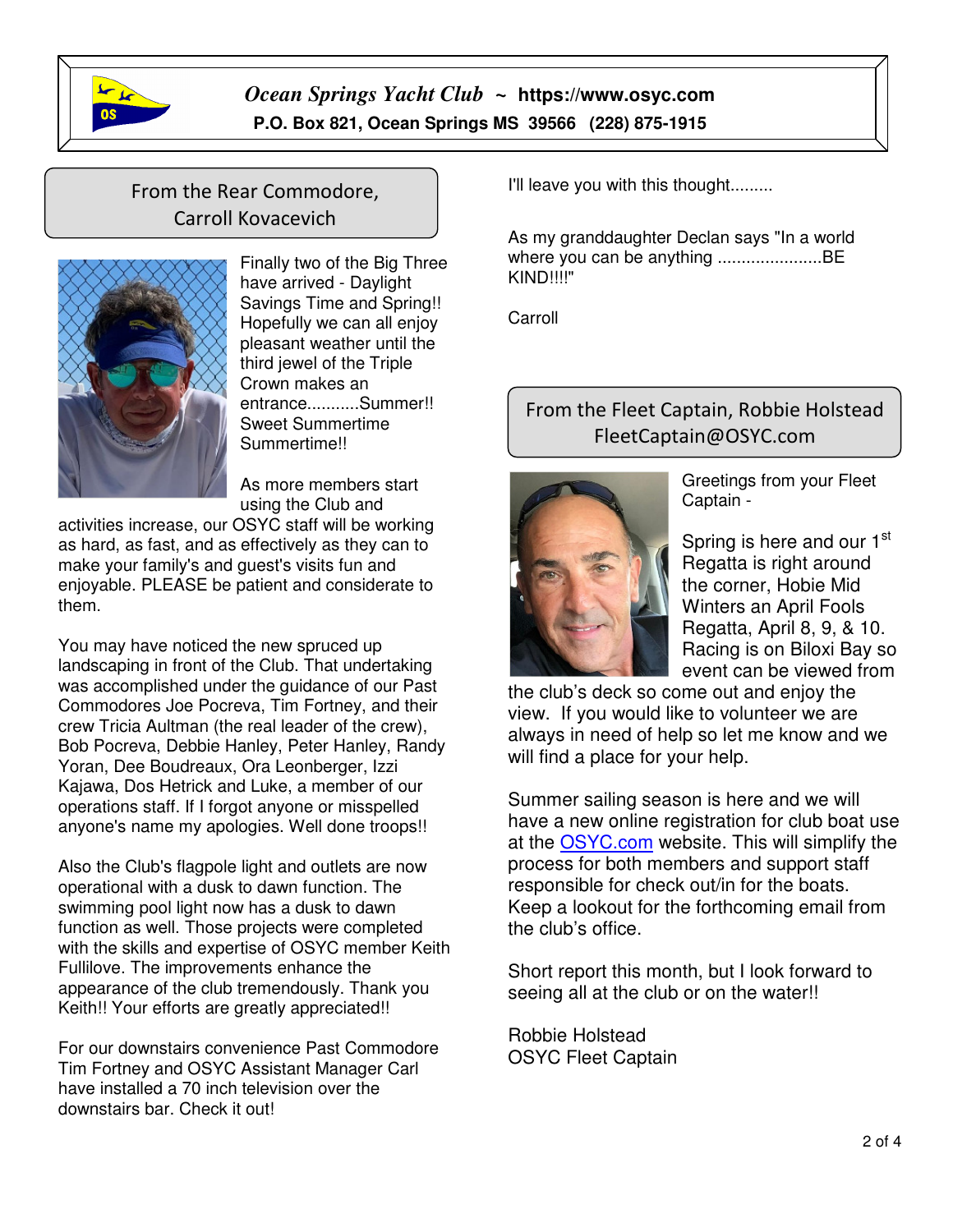

*Ocean Springs Yacht Club ~* **https://www.osyc.com** **P.O. Box 821, Ocean Springs MS 39566 (228) 875-1915** 

# 2022 OSYC/OSSS Regatta Schedule

April 8, 9, & 10 2022 Midwinters East and April Fools Regatta

 $\tilde{\chi}$  . April 30 - May 1 1699 Regatta

> May 28 & 29 Slip to Ship Regatta

June 11 & 12 Chapman Regatta / Mississippi Coast Yachting Association OSYC hosting with SRYC

> June 18 Round the Horn

June 20-24 Hobie 20 North American Championship and Youth Hobie Wave North American Championship

> July 9 & 10 Island Hop

August 27 & 28 Katrina Memorial OSYC Club Wave Championship

> October 22 & 23 Shearwater Regatta